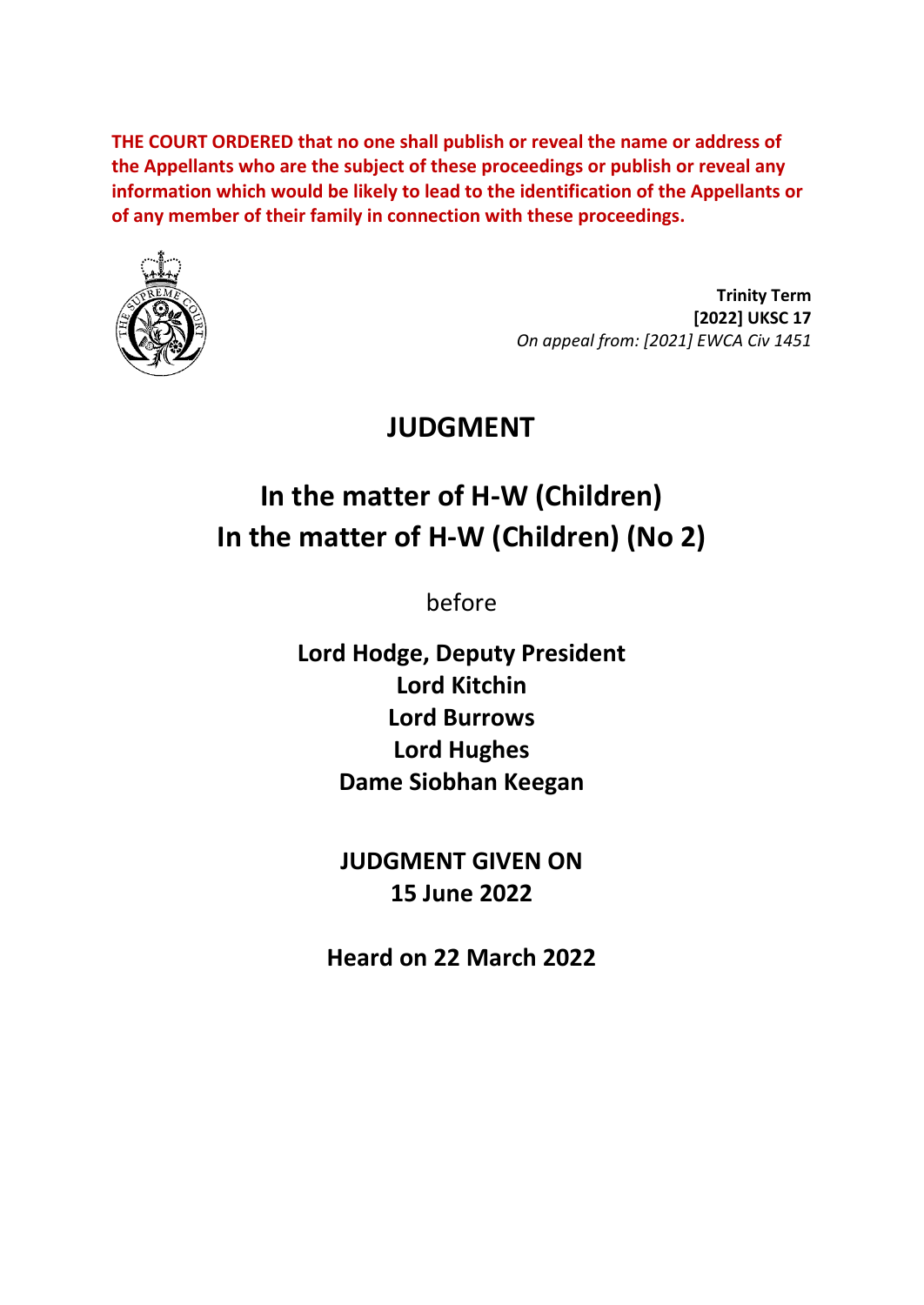*1st Appellant (M (mother of C, D, E and F)) (Acting Pro Bono)* Hannah Markham QC Kate Makepeace Grieve Lara Izzard-Hobbs (Instructed by Bastian Lloyd Morris LLP)

*2nd Appellant (F3 (partner of M and father of F) (also a respondent for M's application)) (Acting Pro Bono)* Will Tyler QC Emily Beer Amy Stout (Instructed by Crane & Staples Solicitors)

> *1st Respondent (A Local Authority)* Damian Woodward-Carlton QC Sharan Bhachu Katie Phillips (Instructed by A Local Authority)

*2nd Respondent (F1 (father of C and D) (written submissions only)* Baldip Singh (Instructed by Philcox Gray Solicitors)

*3rd Respondent [F2 (father of E)]*

*4th, 5th and 6th Respondents (Childrens' Guardians)* Cyrus Larizadeh QC Amanda Meusz (Instructed by David Barney & Co)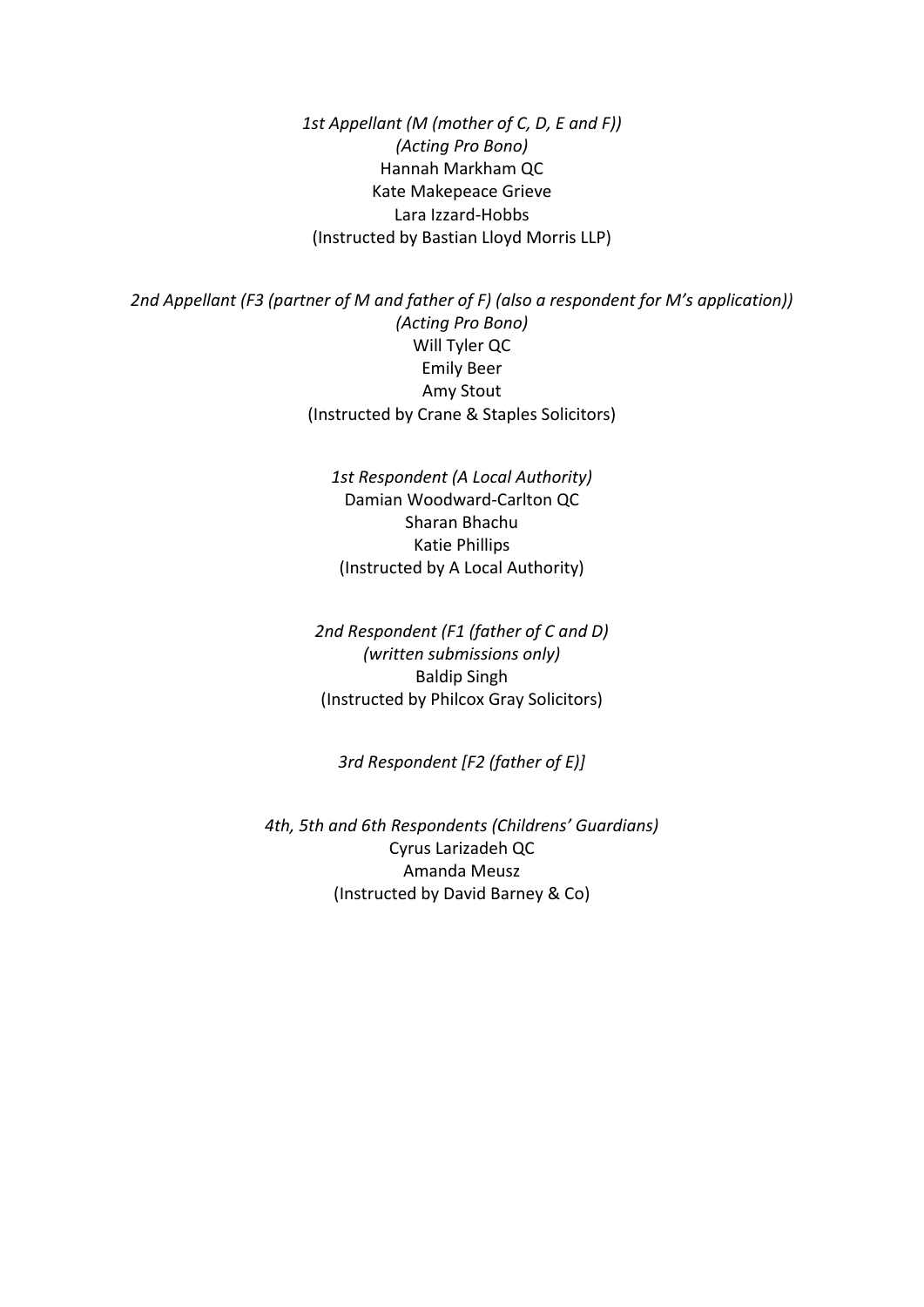#### **DAME SIOBHAN KEEGAN: (with whom Lord Hodge, Lord Kitchin, Lord Burrows and Lord Hughes agree)**

#### **Introduction**

1. These appeals concern the proportionality of care orders made in relation to three children and appellate review of those orders. It is convenient to adopt the alphabetic identification of the family which was used in the courts below. The appellants are the mother M and her partner F3 who currently care for the children at home. The subject children are now aged 14, 11 and nine and are known as C, D and E. M has three other children. These are A, aged 22, and B aged 19, both of whom are independent and live outside of the family unit. M's son, A, who features in this case, is clearly a troubled young man. He was made the subject of a care order during his minority. As will be seen, he, and M's reaction to him, are the keys to this case. M also has a young child F now aged two who currently lives in the home with C, D and E and M and her current partner F3 who is the father of F. The other children within the family unit have different fathers. Child E's father has not taken part in this appeal and is referred to as F2. The father, F1, of children C and D has filed written submissions although his role in the life of these children has been limited.

2. The care orders were made by the judge on 26 July 2021. These orders were made approving a care plan of removal of the three children C, D and E from the family home with a view to separate long term foster placements. That decision was appealed to the Court of Appeal where the orders were affirmed on 7 October 2021 by a majority of Lewison and Elisabeth Laing LJJ, Peter Jackson LJ dissenting.

3. The grounds of appeal of the appellant parents (M and F3) were refined by this court which in granting permission formulated two questions as follows:

> "In making care orders for the removal of three of the first appellant's children into foster care:

> > (1) In order to decide whether those orders were proportionate, was it necessary as a matter of law to assess the likelihood that, if left in the first appellant's care, (a) the children would suffer sexual harm; (b) the consequences of such harm arising; (c) the possibility of reducing or mitigating the risk of such harm; and (d) the comparative welfare advantages and disadvantages of the options presented; and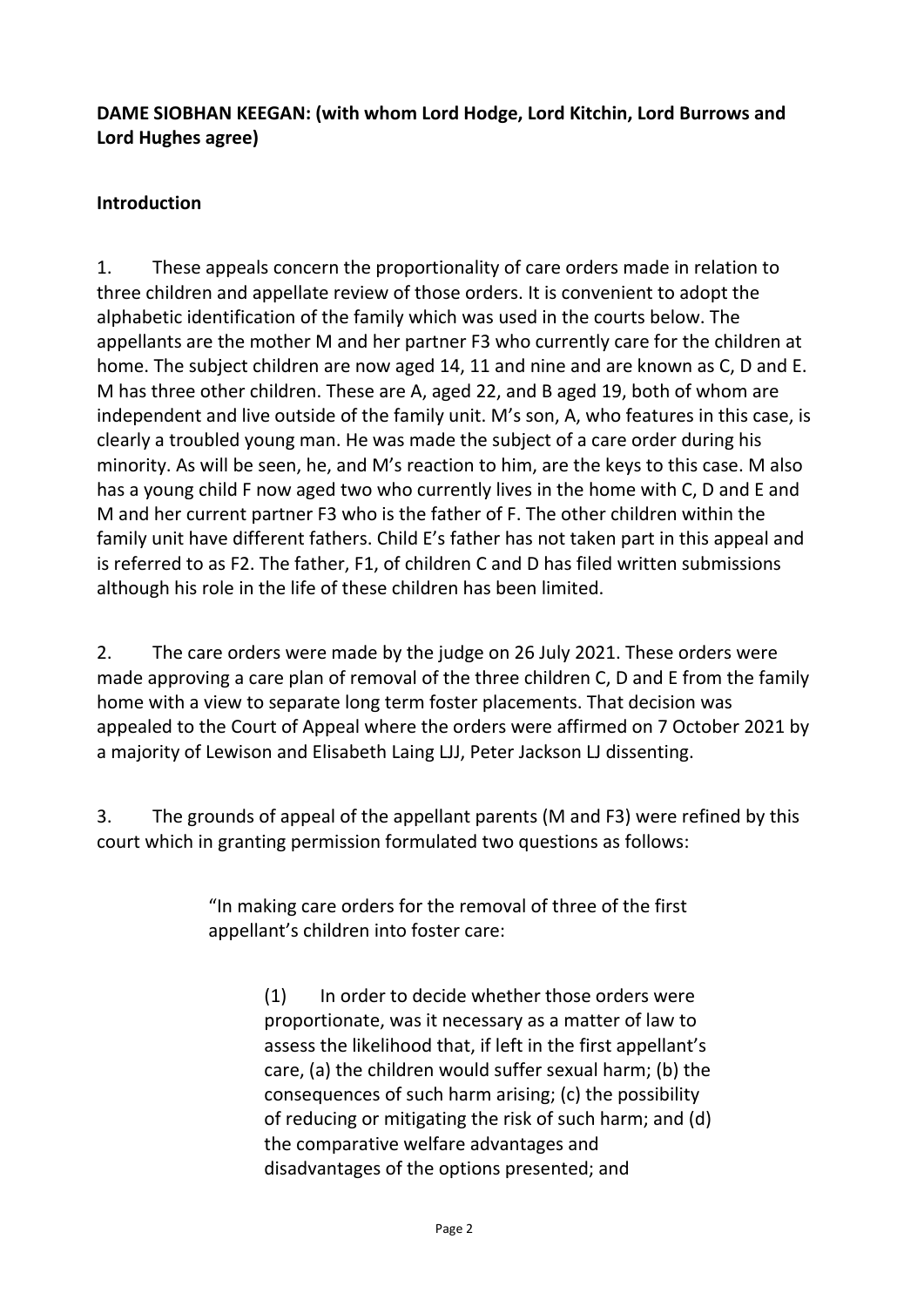(2) Did the judge err in law by failing to make any or any proper assessment of those matters?"

4. The first question focuses on the issue of the proportionality of the care orders which were made for C, D and E. To be proportionate a care order which removes a child into care from its parents, and in this case from each other, must be necessary to meet the needs of the children having regard to the advantages and disadvantages of each available option. The four elements of question (1) identified as (a)-(d) above help to answer the question whether the care orders were in fact proportionate and necessary. The second question focuses on the assessment made by the judge of these issues and essentially asks whether the judge carried out the correct balancing exercise.

5. An answer to these questions requires consideration of the background facts, discussion of the decision of the judge as examined on appeal, determination of the issues identified in the permission and a decision as to whether any error has been made in the proportionality evaluation.

6. In outlining the contours of these appeals it is important to state that the appellants do not seek to challenge the primary factual findings made by the judge. They do not argue that his assessment of the risk of harm to the children in their mother's care was wrong. Rather, they say that the judge erred in failing to consider the proportionality of the orders he made by balancing the risk of harm to the children in the care of their mother with the harm the children would suffer should they be removed from her care and from each other, to separate placements with limited contact with their family and against their clear wish to stay at home.

#### **The history**

7. The local authority began involvement in the life of this family when M was herself a child. She was in public care and suffered from neglect and sexual abuse which began when she was a teenager. That abuse was perpetrated by F2 with whom M was to have child E in 2013. F2 has remained as a shadow in M's life and has partaken in this appeal to the extent that he supports M's case and contends for the maintenance of the placement of the children at home with M. However, for a substantial period of time he has had only supervised contact with child E. Aside from F2 and issues of sexual risk there has also been local authority involvement with the family over many years due to issues of neglect.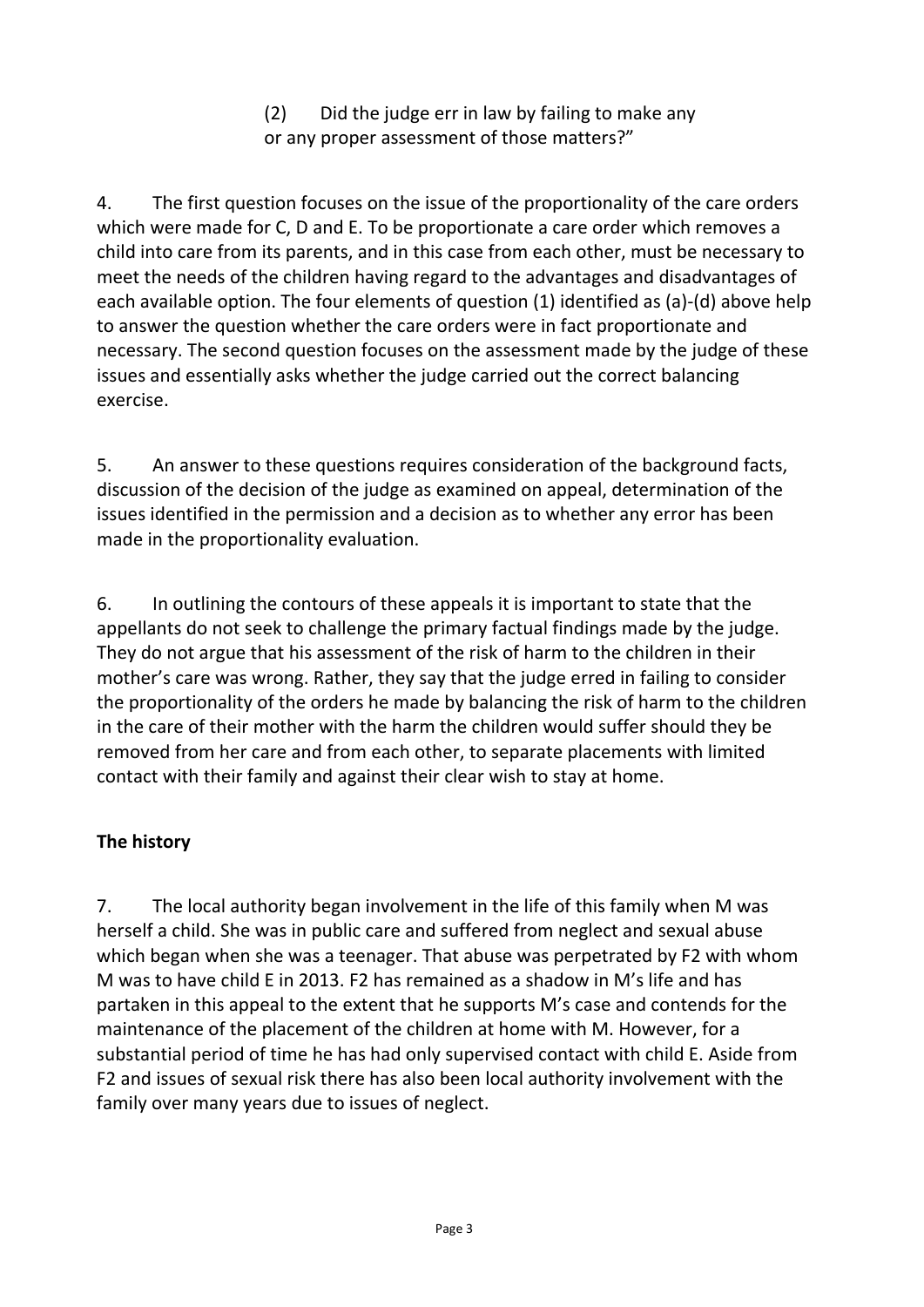8. Court proceedings for removal of these children have been contemplated before. The first time that removal was attempted was in March 2012. This was precipitated by F2 being found concealed in the family home. The risk of sexual harm from him was the basis for the application, given F2's history. However, there was no removal of the children at this time save that a care order was made in relation to A. In relation to the other children residence and supervision orders were made by a different judge in March 2014 and, perhaps most significantly for the purposes of this appeal, an injunction was made against F2 to prevent him from attending at the home again. This injunction remains in place to this day.

9. From 2014, when the aforementioned proceedings concluded, to 2018 there appears to have been a period of relative stability in the family save that in 2016 there were proceedings in relation to F3's children by a different mother. Of significance in relation to those proceedings, was that one child who had been living with M and F3 was removed into foster care. This was without criticism of the care givers and simply on the basis that the placement was simply not sustainable. In 2019 there were further proceedings, brought by F1 for C and D to live with him; however they were dismissed.

10. In March 2019 the local authority reduced intervention to a level of support synonymous with "children in need" obligations. On 28 October 2019 the case was closed by social services on the basis that the family had made considerable progress and that the children were happy. Therefore, when the current proceedings were issued in March 2020 the family unit was relatively stable. C, D and E lived at home with their mother and F3 was part of the family structure in a stepfather role. A baby was born in early 2020, namely F. Also, a permanent injunction had been made against F2 and so he had only supervised contact with the family. By the time that the current proceedings issued none of the children who were ultimately made the subject of care orders had ever been out of the care of their mother.

11. The current proceedings began on 31 March 2020. They were triggered by the conduct of A. On that date the local authority made an application for an emergency protection order to remove C, D and E. This was in the usual way made on an *ex parte* basis. The application was refused. However, in refusing the application for an emergency protection order directions were given for a care order hearing. A non-molestation order was also made against A, which among other things prevented him from coming to the family home. The reason why the non-molestation order was made against A is important to state and is a matter to which I will return.

12. The trigger for court proceedings in March 2020 was an incident in November 2019. This involved A coming to the family home and sexually abusing the child E. At this time A was advised by the police to leave his supported accommodation for his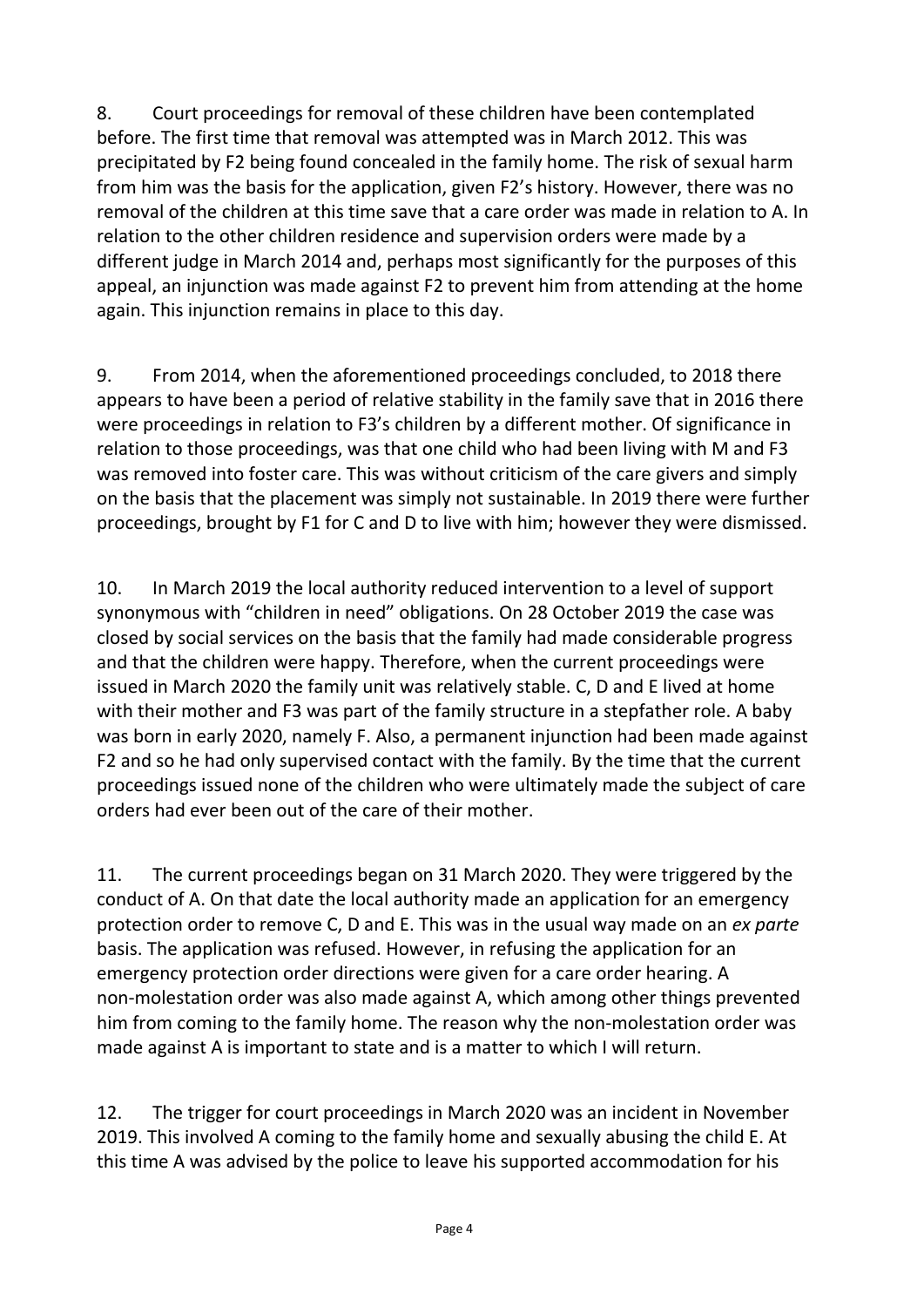own safety. M was expected to prevent A from staying in the house or being unsupervised around the other children. Notwithstanding this, A was apparently allowed to visit the house for short periods. In November 2019 A stayed at the house for a period of time and on 18 November he sexually abused the child E whilst M and F3 were distracted in the house by an injured dog. An added concern was that the matter was not reported to social services until 21 November 2019, A having gone back to his own accommodation on 19 November 2019. Therefore, the local authority case made against M and F3 was that they had failed to protect E and the other children from A and failed to notify the social services when he abused E in the home.

13. Unsurprisingly, after this event an initial Child Protection Case Conference was held on 9 January 2020. Conferences of this nature involve a multi-disciplinary discussion on whether or not intervention should ensue. The decision of the initial Child Protection Case Conference was not to issue any court proceedings by way of care order application or otherwise. However, court proceedings were issued at the end of March 2020 following statements made by E to a student social worker and to a head teacher on 16 March 2020 suggesting more extensive abuse by A during the time he was in the house and since. The local authority sought care orders, and removal from the home, not only of C, D and E, but also of F.

14. The current proceedings came to court for hearing before the judge. As is usual there was a fact-finding hearing to deal with threshold criteria in the first instance and then a welfare hearing. Both hearings were lengthy. At the fact-finding hearing findings were made in relation to the assault on E in November 2019. The judge did not make any further findings in relation to the additional allegations made by E to the head teacher and the student social worker as these were not proven to the requisite standard. His findings against A were thus limited to the single occasion when the parents were distracted by the injured dog. The judge was not asked to make findings of neglect or on any other issues and so the threshold criteria were essentially confined to sexual abuse having occurred, a risk of sexual harm and a failure to protect. The background facts relating to the family were also informed by the earlier fact-finding decision of the first judge in 2014.

15. Thereafter, a welfare hearing took place. This was a lengthy hearing of some six days during which the judge had to decide whether or not care orders should be made for the subject children. The outcome of this hearing was that the judge decided that care orders should be made for C, D and E but that the case of F should be adjourned to allow for a further assessment of the possibility of B caring for her.

16. We are only concerned with the care orders that were made. The judgment was given *ex tempore* on 26 July 2021 after what was undoubtedly a difficult hearing beset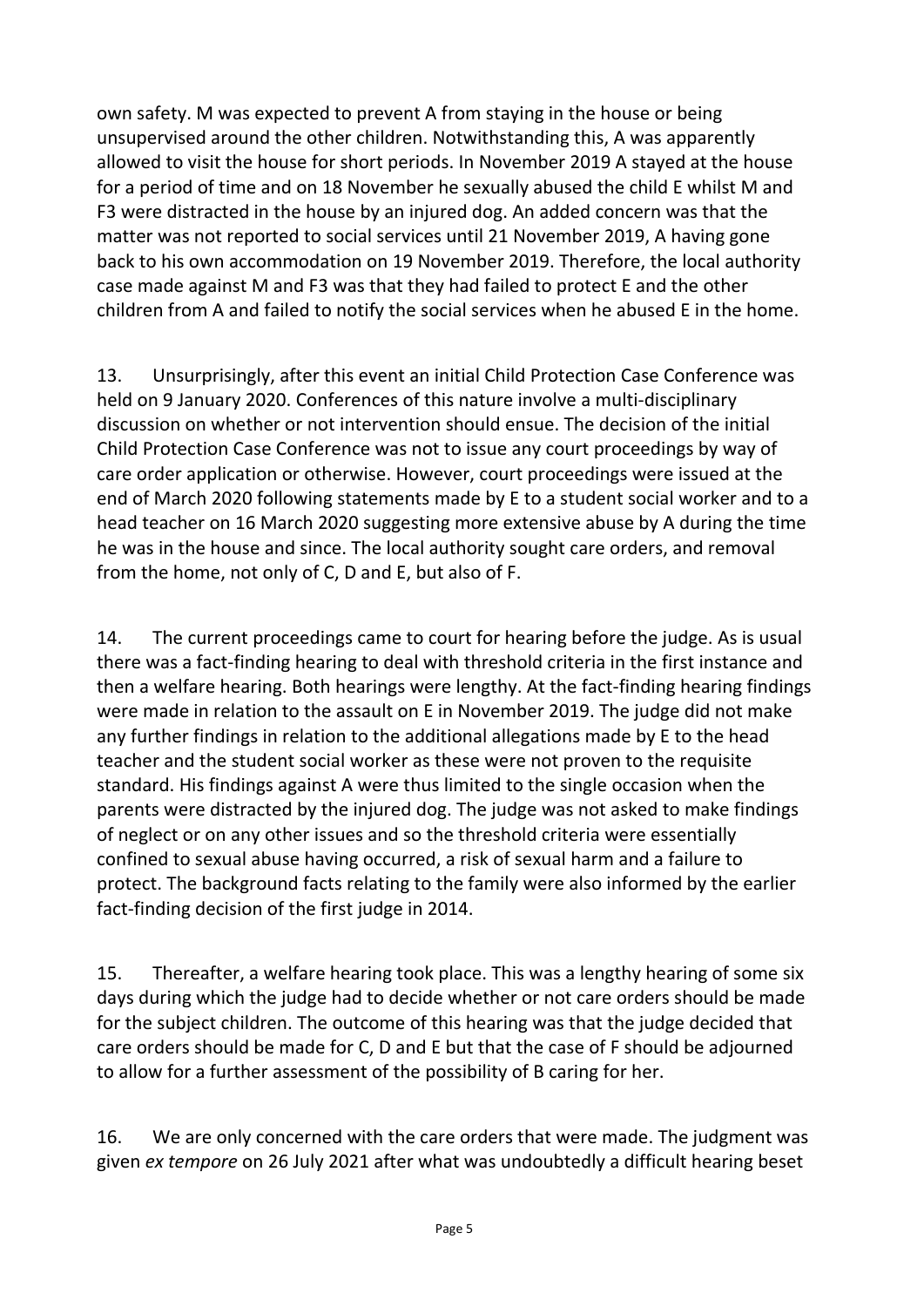by the need to conduct much of it remotely. It is a comprehensive judgment which deals in detail with the factual background of the case, the basis for intervention, the evidence and the legal tests to be applied.

17. Pausing at this point, it is important to note that in the course of these proceedings the judge heard oral evidence from ten witnesses including four social workers, a family support worker, a Consultant Child and Adolescent Psychiatrist, Dr Judith Freedman, the mother and F2 and the children's guardian. A letter was also sent to the judge by the child C setting out her wish that the family remain together. The social work evidence, which was extensive, highlighted the social work opinion that the adults in this case had not accepted the risk that A posed and would not be able to guard against that risk in future, notwithstanding the fact that the practical care of F had been good and there was co-operation.

18. The expert report from Dr Freedman is some 200 pages. In this report Dr Freedman expresses the view "assessing this large extended family is a challenge." Dr Freedman balanced the pros and cons and reached the following position:

> "On the one hand it becomes increasingly apparent over the years of judgments and assessments that matters in the family have not changed greatly. The presentation of the children and the state of the home are described as just adequate. The children struggle in their education. Boundaries are broken. Sexual abuse emerges repeatedly as a risk.

> Yet, on the other hand, it is difficult to imagine how C, D and E would manage separation from their mother - much less how M would manage separation from them. And this conundrum also will impact on F, who I have not been asked to include in this assessment."

19. M is described as having some vulnerabilities, exacerbated by her own abuse and also some learning deficits. The social work reports refer to therapy and support being provided for M and the family but was overall pessimistic about the ability of M and F3 to protect the children from sexual harm given the history of the case.

20. The children's social worker also completed a comprehensive report and care plans which are instructive to read. In particular, the social worker's evidence outlines the individual characteristics of each child in the following respects. C was 13 at the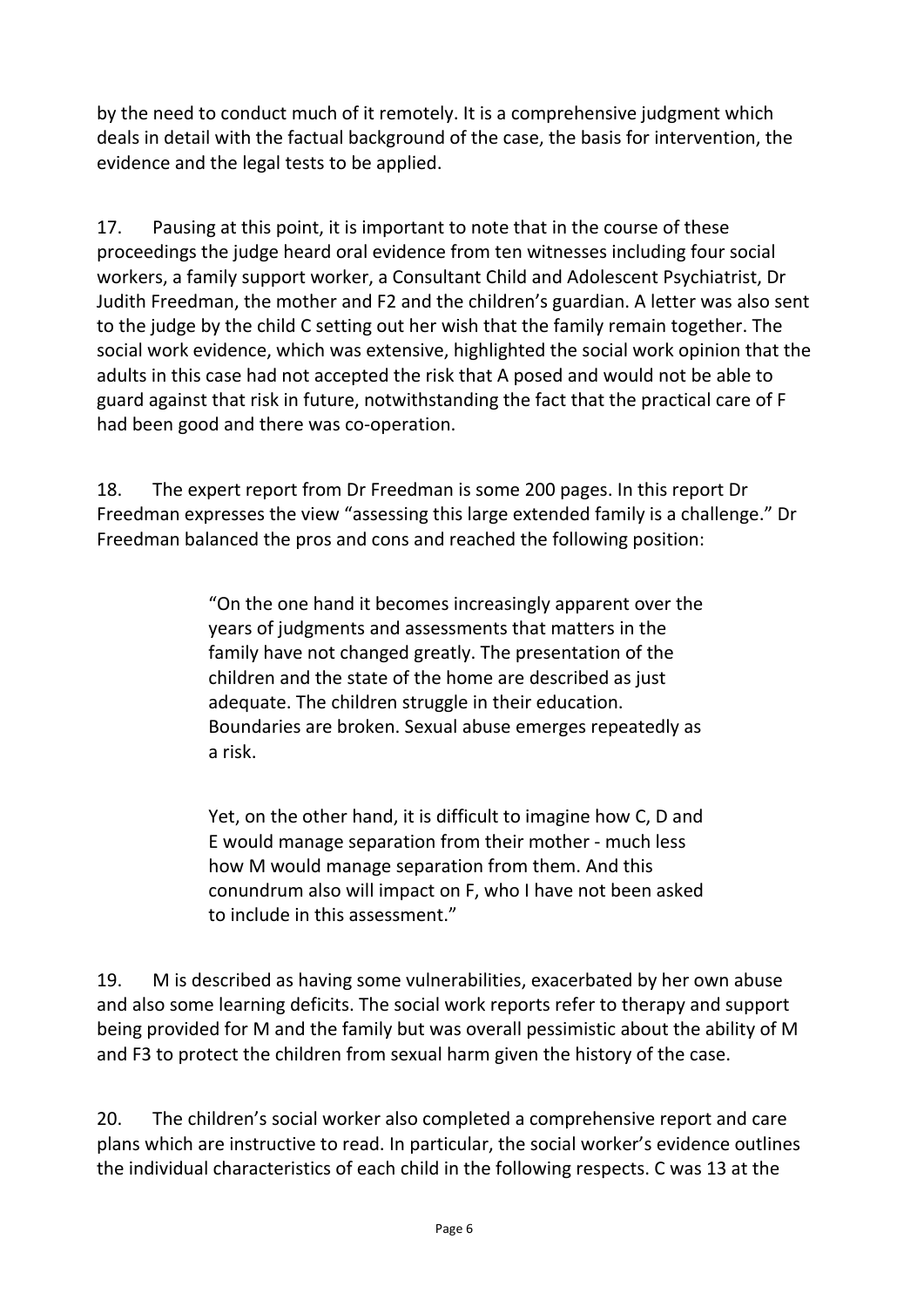date of the hearing of this appeal and is described as suffering from anxiety and gender identity issues and having been absent from school. D is described as having some intellectual deficits, ADHD and possible ASD and in need of a specialist school placement which was promoted by M. E is described as having suffered sexual harm and exhibiting behavioural difficulties at school. A sibling assessment conducted by the social worker recommended separate placements for all four children and set out some issues in relation to educational potential and otherwise.

21. The children's guardian provided a recommendation in support of the social workers and said in relation to the mother that, in her opinion, "she has a blind spot in respect of A." The plan for the youngest child F, by this stage, was adoption; however, the guardian was unable to recommend this drastic course without a guardianship assessment of B being undertaken. Therefore, the judge acceded to an adjournment of F's case for further assessment and so her case remains before the first instance court.

22. The import of the decision made in relation to C, D and E is profound in that by virtue of the orders made they would be removed from the care of M and F3 to separate foster placements and with contact six times per year. The fourth child, F, was to remain at home by virtue of the judge's orders pending an assessment of whether or not her half-sister B, could be approved as a special guardian for her, but unless B was shown to be a viable long-term carer for her, she would be adopted.

23. We were told that that there was a contingency plan for the hearing of F's case in April before the judge. We also understand that the recommendation in relation to B's special guardianship application has not been positive. Therefore, we can see that F's case may be contested and issues arising in this case will have a bearing upon it.

#### **The judgment of the judge at first instance**

24. This court cannot fail to be impressed by the care and attention taken by the judge to hear and conclude this complicated case during the Covid-19 pandemic. The court is also complimentary of the judge's legal directions to himself which are comprised in his judgment. It is a mark of the experience of this judge that his *ex tempore* ruling was delivered immediately at the end of a lengthy hearing. The judgment extends to 32 pages.

25. There is no criticism made of the factual findings or the recitation of the legal tests. At para 139 of the judgment the judge rightly directs himself as follows: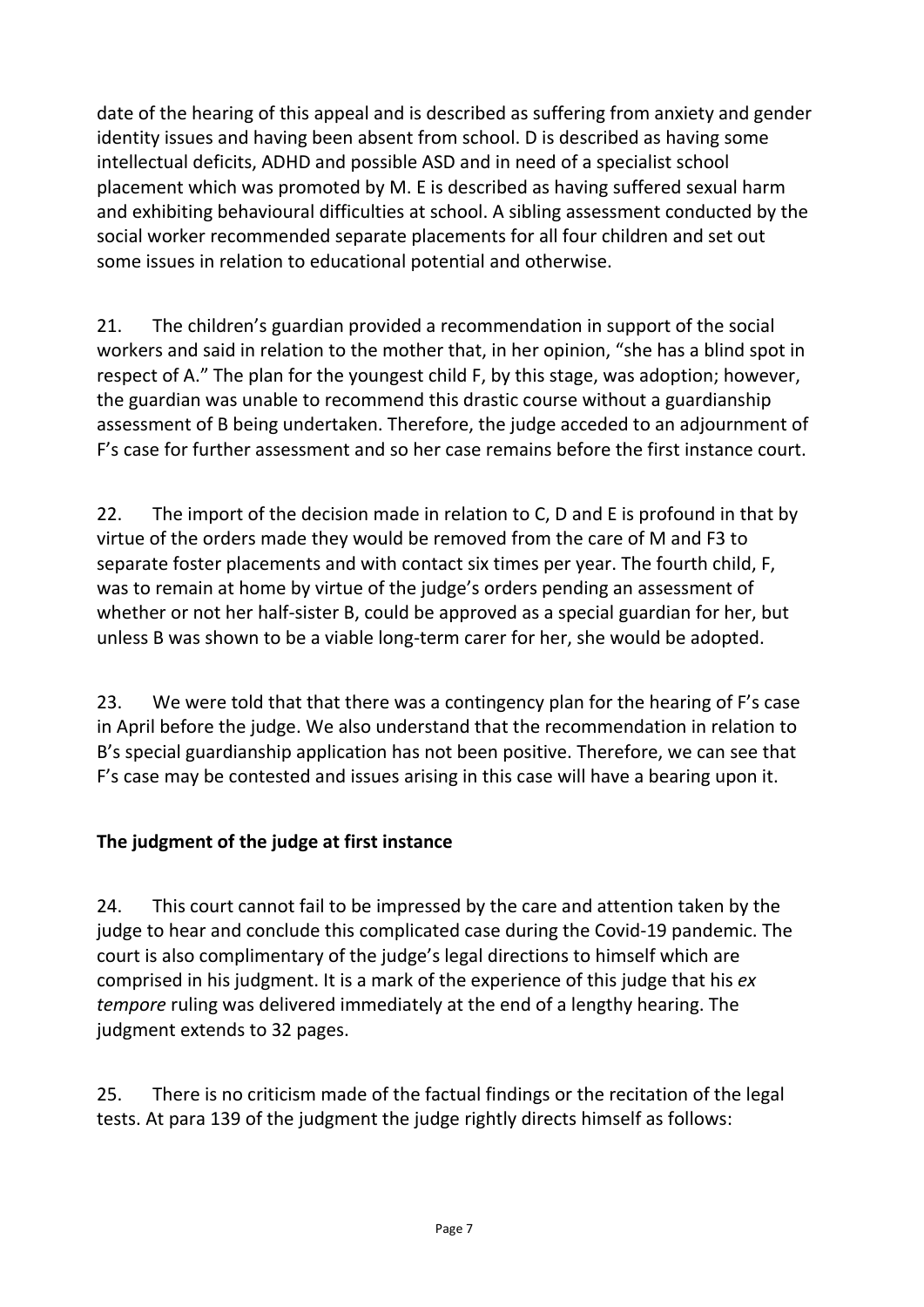"It is not enough simply to consider that the paramountcy of the children's welfare and the matters itemised for consideration in section 1(3) of the Children Act 1989, commonly referred to as the welfare checklist. I have to consider the proportionality of any decision I make to remove a child permanently from their family. In other words, I have to be satisfied that the steps taken or the order made are indeed proportionate to the harm found or feared."

26. At paras 142-145 of the judgment the judge also refers to the available options in this case and sets out the parties' positions. At para 145 he refers to care orders and supervision orders. Thereafter the judge refers to various parts of the welfare checklist. His conclusion is found at para 169 which records his view that it would no longer be safe for the children to remain in the care of the mother and F3.

27. The rationale for this decision is found in para 176 where the judge says:

"176. I have carefully considered the local authority section 31A plan for a placement in foster care under a care order. It seems to me necessary so as to allow the children to be cared for in foster care and for the local authority to share parental responsibility with their parents and determine the extent to which their parents can exercise their parental responsibility. It is the only way, I think, of stopping the difficulties that the children have suffered in the care of their mother and in the care of one or more of their fathers throughout their lives, and I have concluded that each would continue to suffer if they remained in that care."

The judge refused leave to appeal. However, he granted a short stay of the decision and the stay has subsequently been retained by virtue of orders of the Court of Appeal and this court.

#### **The judgments in the Court of Appeal**

28. Each judge in the Court of Appeal described this as a difficult case. The nub of Peter Jackson LJ's reasoning (dissenting) is found at para 57 of his judgment wherein he states that: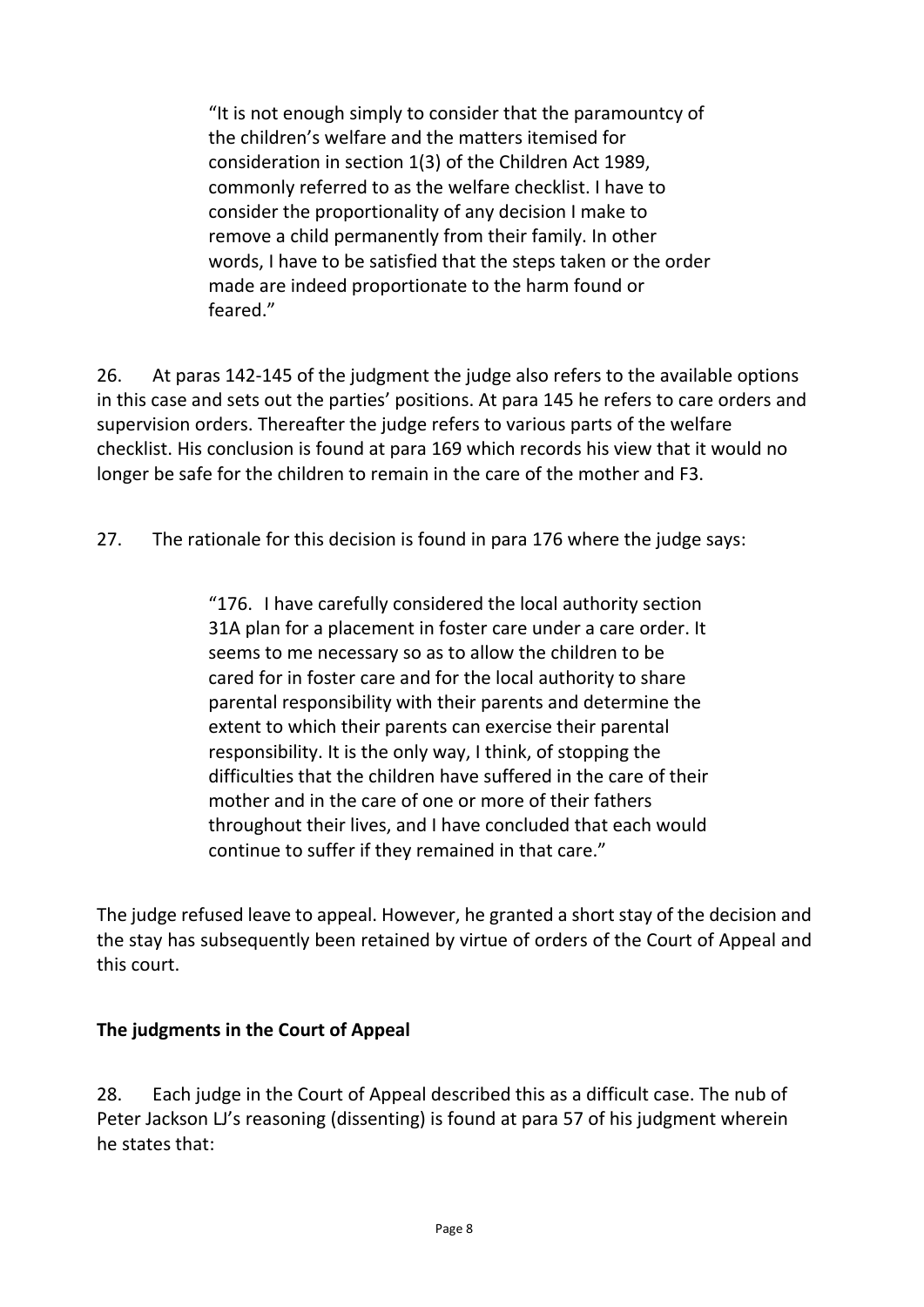"Making every allowance for the fact that this was an ex tempore judgment, I am driven to accept the submission that it does not contain an assessment of the welfare advantages and disadvantages of the rival plans for the children. The judge stated a number of the relevant factors, so he clearly had them in his mind, but it is not possible to see how he balanced them out."

29. Elisabeth Laing LJ at para 68 of her judgment referred to the fact:

"There is a range of different ways in which a judgment like this can be expressed, just as there is a range of reasonable decisions which are open to the first instance judge; even if sometimes that range is confined to a choice between two available options. The judge had to make his own assessment of a complicated picture and then, on the basis of that assessment, to make a very difficult decision. … The judgment of Peter Jackson LJ is cogent indeed. But I cannot say that the decision of the judge was 'wrong' (in the sense in which that word is used in the test for allowing an appeal in a case like this)."

30. Lewison LJ at para 79 of his judgment said that:

"The question is not whether we would have reached the same decision as the judge. In cases which are marginal it is, in my judgment, all the more important to trust to the wisdom and discretion of an experienced family judge, particularly one who has been immersed in the evidence, not only in relation to the welfare decision but also the prior factfinding decision."

At para 81 Lewison LJ also said that:

"I find myself in the uncomfortable position of reviewing a decision which I cannot say was right or wrong. In that situation Lord Neuberger considered that the appeal should be dismissed."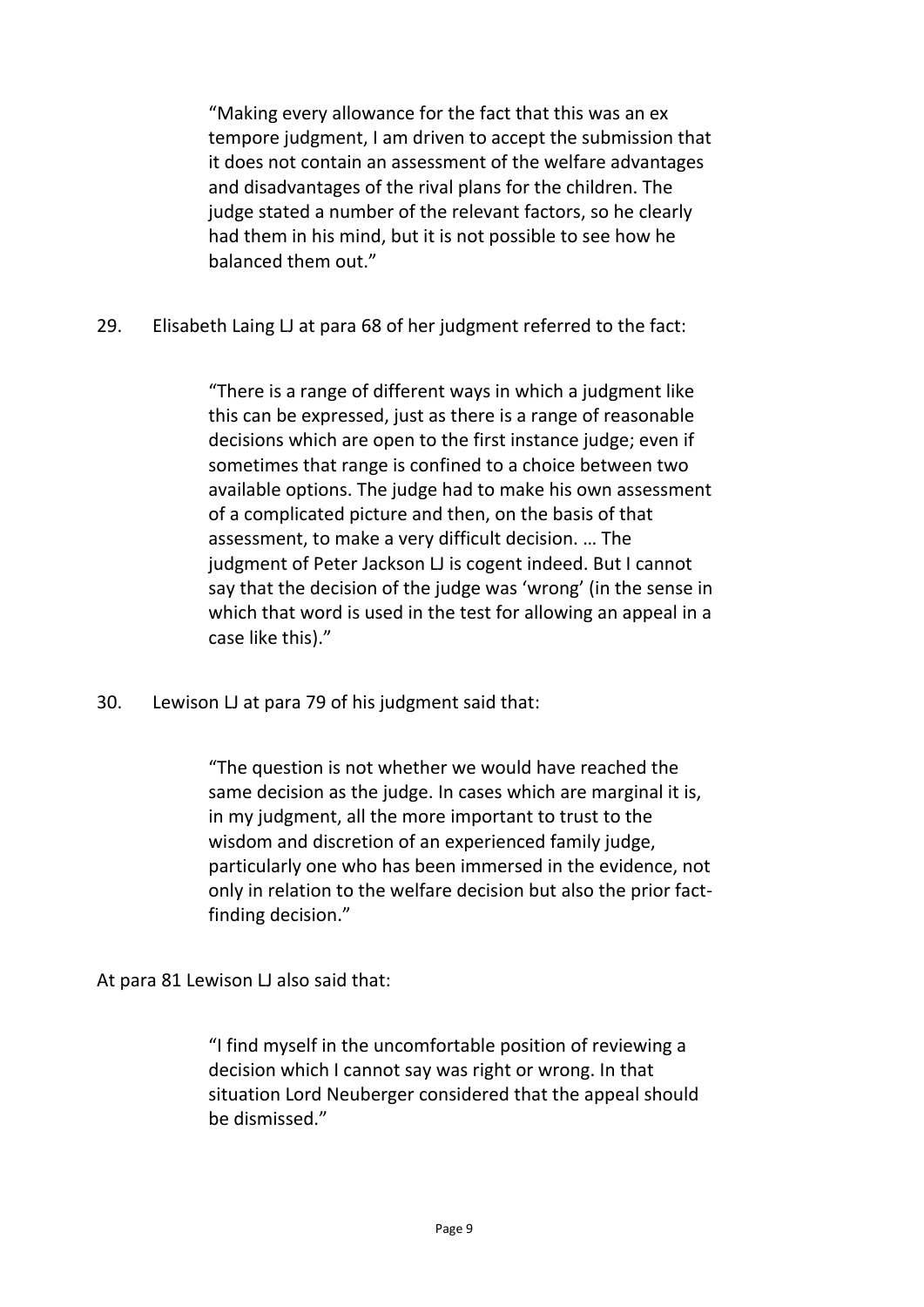31. The tension between the majority and the minority in the Court of Appeal emerges from the foregoing passages. Jackson LJ raises the adequacy of the proportionality review actually undertaken by the judge and questions whether or not all options were fully considered. The majority, whilst respecting this view, have focussed on their view of the limits of the appellate review and the deference to be afforded to the judge who heard and saw the witnesses and had conduct of the case for some time.

32. Both of these perspectives are understandable in family law terms and of course raise issues as to the correct approach to be taken on appeal. All of the appeal judges refer to the profound effects of decisions taken to remove a child into public care. In this case three children who have never been outside parental care may be removed and one very young child may face adoption. Hence, it is imperative to scrutinise with care the decision made in relation to their future.

#### **The competing positions of the parties**

33. On behalf of the appellants, Ms Markham QC and Mr Tyler QC have argued that the decision of the judge is wrong essentially for failing to consider other less interventionist options in this case which would meet the risk of harm, namely sexual harm.

34. Helpfully, after the conclusion of oral submissions and at the request of the court, counsel submitted an options paper to the court which set out the viable options as follows: placement of all children in foster care; placement of C, D and E at home with M and F3; placement of C and F at home and D and E in foster care. Counsel also highlighted the orders which could underpin the placement at home, namely no order, a child arrangements order under section 8 of the Children Act 1989, a supervision order under section 31 of the Children Act 1989 or a care order under section 31 of the Children Act 1989.

35. In addition, counsel set out the other orders which could be made in conjunction with the above, namely: (i) a non-molestation order under the Family Law Act 1996 against A, with geographical exclusion; (ii) a non-molestation order against F2 under the Family Law Act 1996 with geographical exclusion; (iii) a prohibited steps order in liaison with the supervision order under section 8 of the Children Act 1989 for example prohibiting M and F3 from allowing A or F2 into the house or into contact with any of the children; (iv) an interim care order with an exclusion order under section 38A of the Children Act 1989 prohibiting A or F2 from entering the home or coming within a set distance of it; and (v) a care order with an injunction pursuant to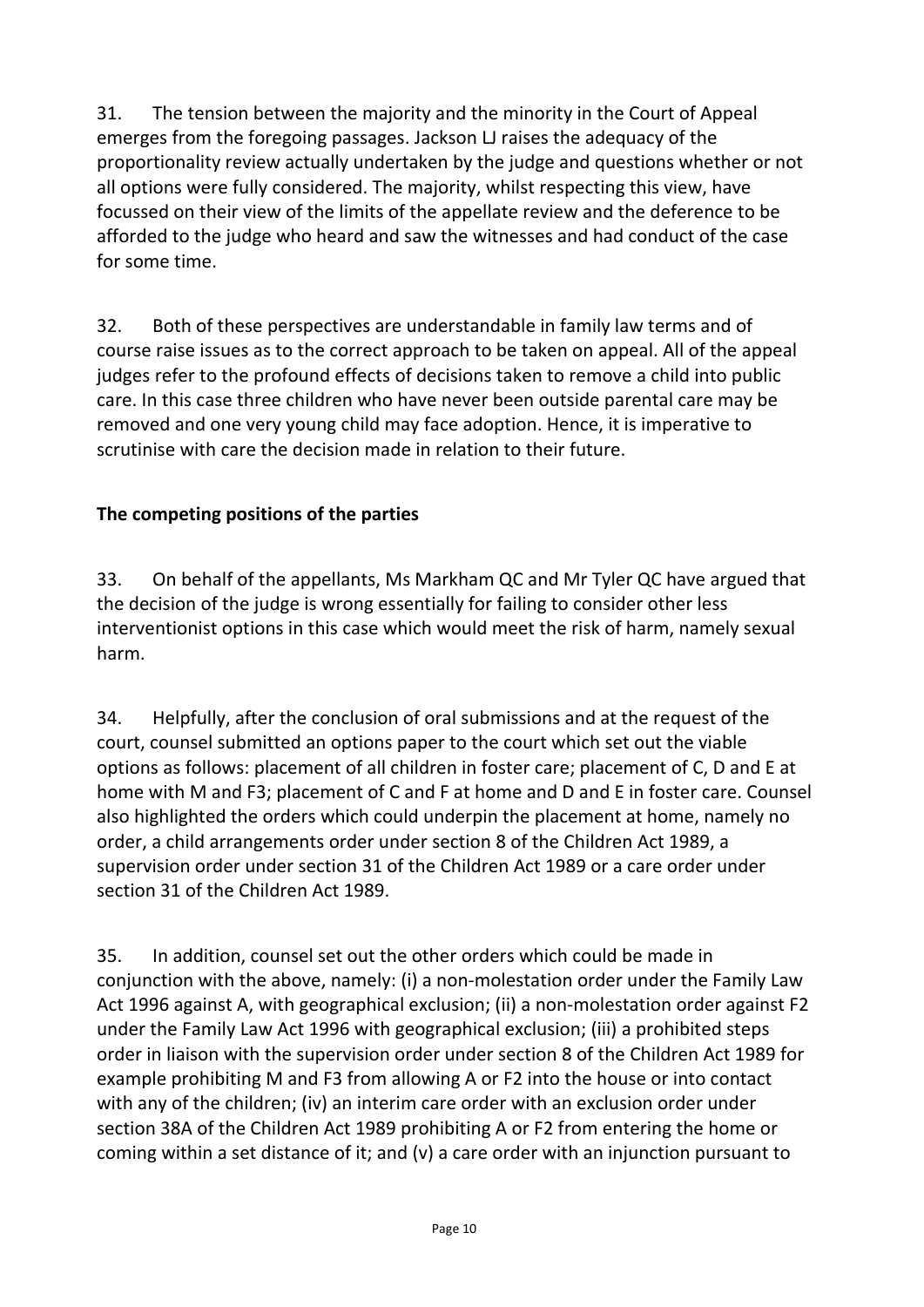the inherent jurisdiction prohibiting M or F3 from allowing A or F2 into the house or any contact with any of the children.

36. Further reference was made to support monitoring that could be put in place in relation to these children in the form of family safety plans, supervised contact, therapeutic intervention and support through universal services and regular social work visiting as part of a supervision plan.

37. During oral argument the local authority, represented by Mr Woodward-Carlton QC stressed the history of "repeated lapses in protection" within this family. Thus, he maintained that the local authority plans were justified and necessary and that the judge had reached the right decision. Mr Woodward-Carlton candidly accepted that there was no mention of the non-molestation order or injunction in the judge's ruling. Whilst he accepted that the judge had not specifically addressed point (g) in the welfare checklist (ie the range of powers available to the court) he contended that there was more than enough in the judgment read as a whole to confirm the view that the judge considered all of the options and where this was not expressed it could be implied.

38. During the currency of this appeal Mr Larizadeh QC on behalf of the children instructed by the children's guardian revised her position and articulated reluctant support for the appellant's position that the judge was wrong in not expressly weighing the less interventionist option. This revised position therefore led to the local authority being the only party defending the decision of the learned judge on the basis that he was right having had the benefit of hearing oral evidence and having been seised of the case for a number of years to make an assessment that care orders were the only orders that could guard against the risk in this case.

#### **Legal Framework**

39. The legal framework is well known. Most applications for a care order, and this one is an example, will require the judge to traverse three principal stages:

(i) finding the relevant primary facts;

(ii) determining whether the legal threshold for the making of a care order has been crossed (section 31(2)(a) Children Act 1989); and, if yes, then

(iii) deciding the proper order to make (the disposal or welfare stage).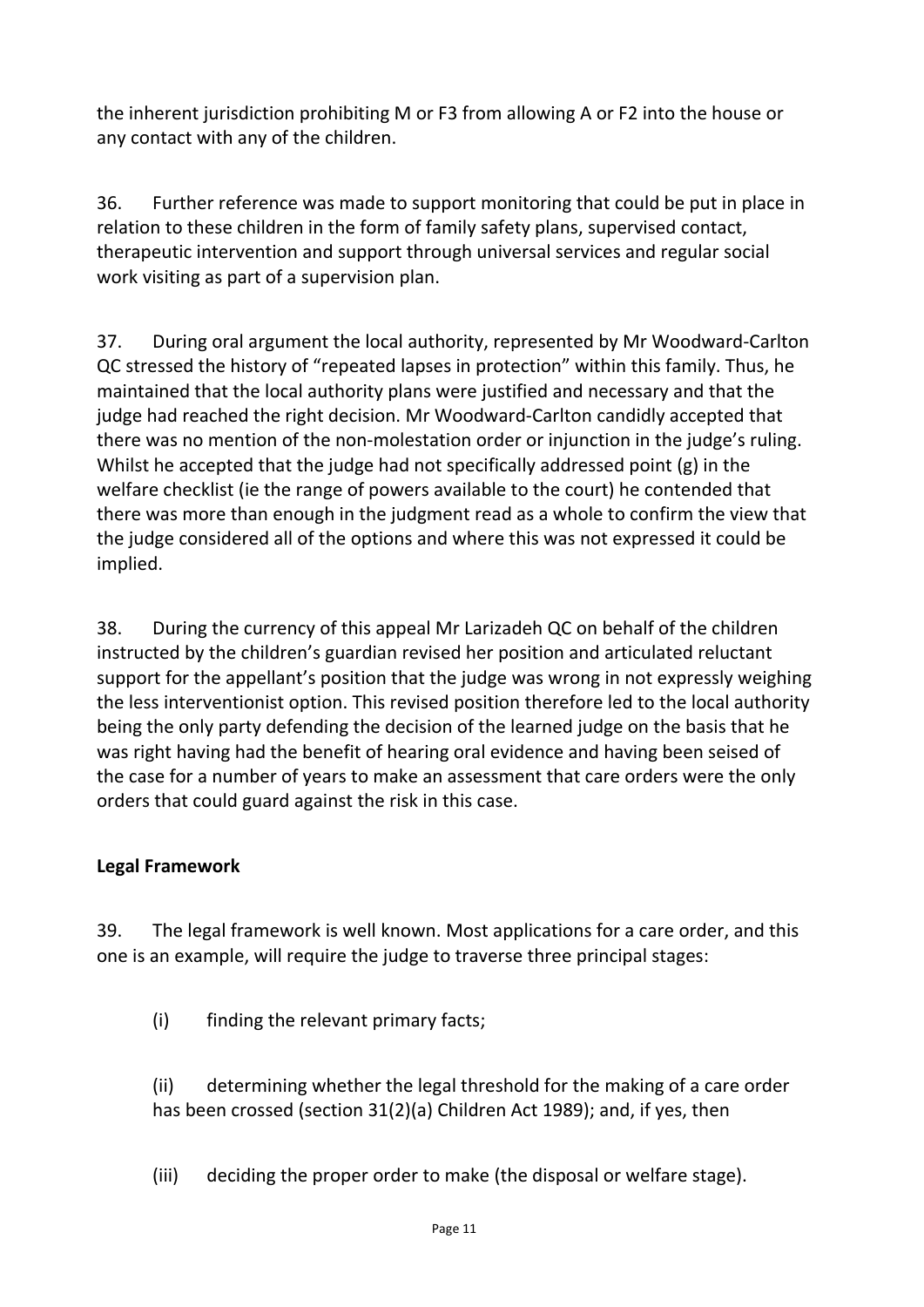40. Where a court is considering whether to make a care order which is a Part IV order, by virtue of section 1(4) a court shall have regard to the welfare checklist and in particular to -

(a) the ascertainable wishes and feelings of the child concerned (considered in the light of his age and understanding);

(b) his physical, emotional and educational needs;

(c) the likely effect on him of any change in his circumstances;

(d) his age, sex, background and any characteristics of his which the court considers relevant;

(e) any harm which he has suffered or is at risk of suffering;

(f) how capable each of his parents, and any other person in relation to whom the court considers the question to be relevant, is of meeting his needs;

(g) the range of powers available to the court under this Act in the proceedings in question.

41. In the present case there is no challenge to the judge's findings of primary fact, nor could there be. Nor is there any appeal against his conclusion that the threshold criteria of section 31(2)(a) were met; there is and could be no quarrel with his assessment that a risk of sexual abuse existed, bringing with it a real possibility of significant harm, and that this was attributable to the parenting of M and F3 not being what could reasonably be expected of them - in particular M had a "blind spot" about A.

42. The issue, accordingly, is squarely whether the judge, notwithstanding the thoroughness and care of his approach to these two stages, fell into error at the third stage. Did he proceed too directly from his assessment of risk of significant harm to the making of a care order for the long term? What was required of him in making this third stage decision? In particular, what is required to demonstrate that the order being made is proportionate and necessary? This is, in my view, the first issue which needs to be addressed on this appeal.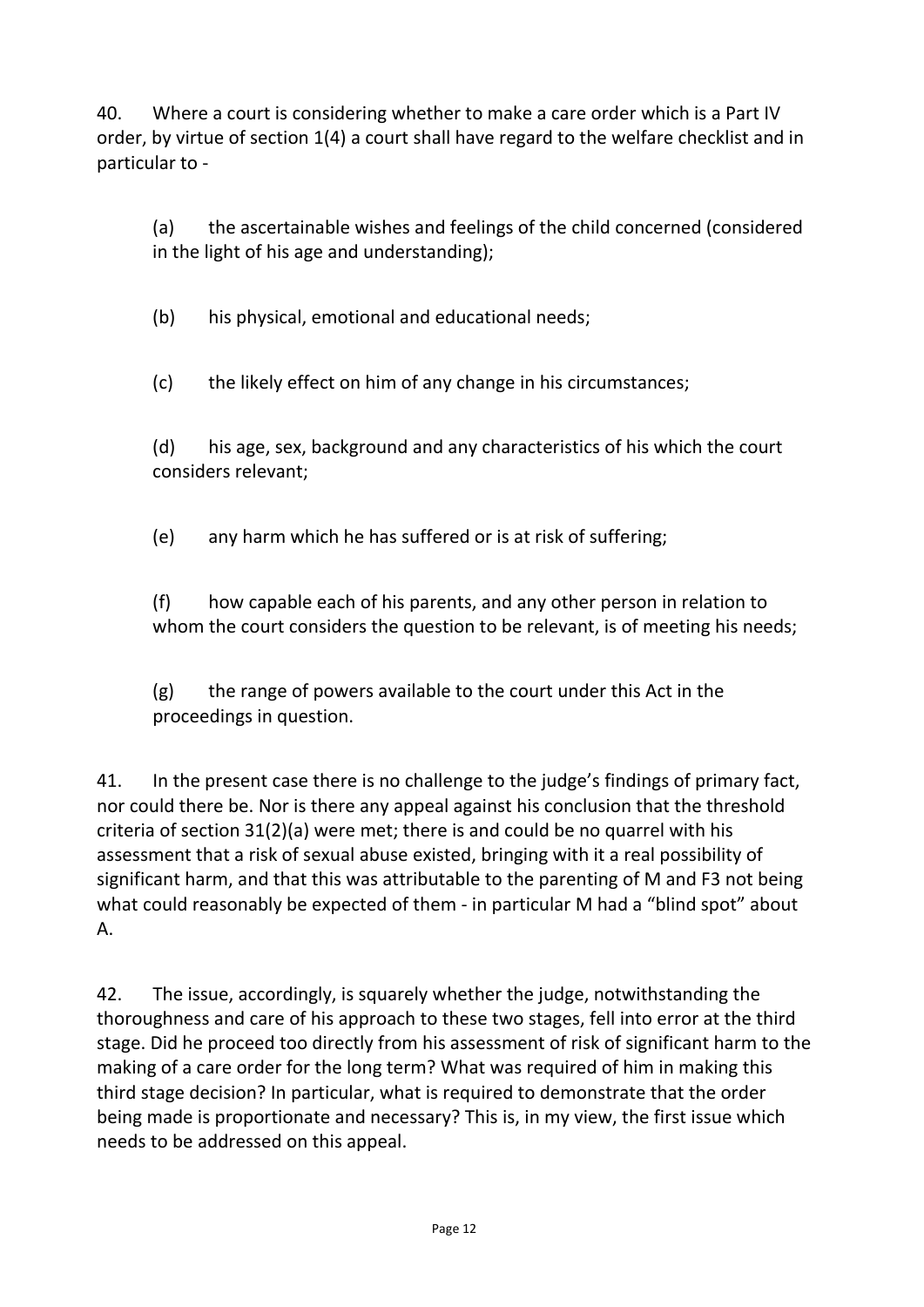43. That first issue brings with it the second issue: What is the correct approach for an appellate court to take when dealing with a judge's conclusions as to disposal? In particular, should an appellate court undertake for itself a fresh assessment of the issue of proportionality and necessity of any orders?

44. A search for answers to both of these issues can conveniently start with this court's decision in *In re B (A Child) (Care Proceedings: Threshold Criteria)* [2013] UKSC 33; [2013] 1 WLR 1911. In that case this court examined aspects of the threshold criteria to the making of a care order, the proportionality and necessity requirement which stems from article 8 of the European Convention on Human Rights, and the boundaries of appellate review. The first element is not material in this appeal. However, the court's views on the second two areas bear some examination, touching as they do on the issues germane to this appeal.

### **Proportionality and necessity**

45. The effect of a care order is to vest parental responsibility for the child in the local authority: section 33 Children Act 1989. Thereafter, the parents can exercise their parental responsibility only to the extent that the local authority determines. As this court explained in *In re B*, that intrusive power clearly engages the article 8 rights of the parents and children. It follows that a care order can only be made, even if the statutory threshold criteria under section 31(2) are met, if such an order is necessary in a democratic society for the protection of the child(ren)'s right to grow up free from harm. That means that the order can be made only if it is proportionate to the needs of the situation. See especially Lord Wilson at paras 32-34, Lord Neuberger of Abbotsbury at paras 73-79 and Baroness Hale of Richmond at paras 194-198. And it follows also that, as Lord Wilson put it at para 45, a judge considering a care order has an obligation not to act incompatibly with the article 8 rights involved. In truth, the obligation under article 8 ECHR, so clearly recognised in *In re B* does no more than restate the longstanding proposition of English childcare law that the aim must be to make the least interventionist possible order, but the emphasis given to the issue in *In re B* was overdue.

46. In *In re B* the care order under consideration was one with a care plan for adoption of the children, so that if made it would result in a complete legal severance of the family relationship between natural parent and child. That is, no doubt, the most intrusive form of care order which our law knows. But a care order of the kind in question here has consequences almost as far-reaching. It will break up the existing family and indefinitely so; it can be expected to last throughout the minority of the children. It will separate them from their parents and also from each other. The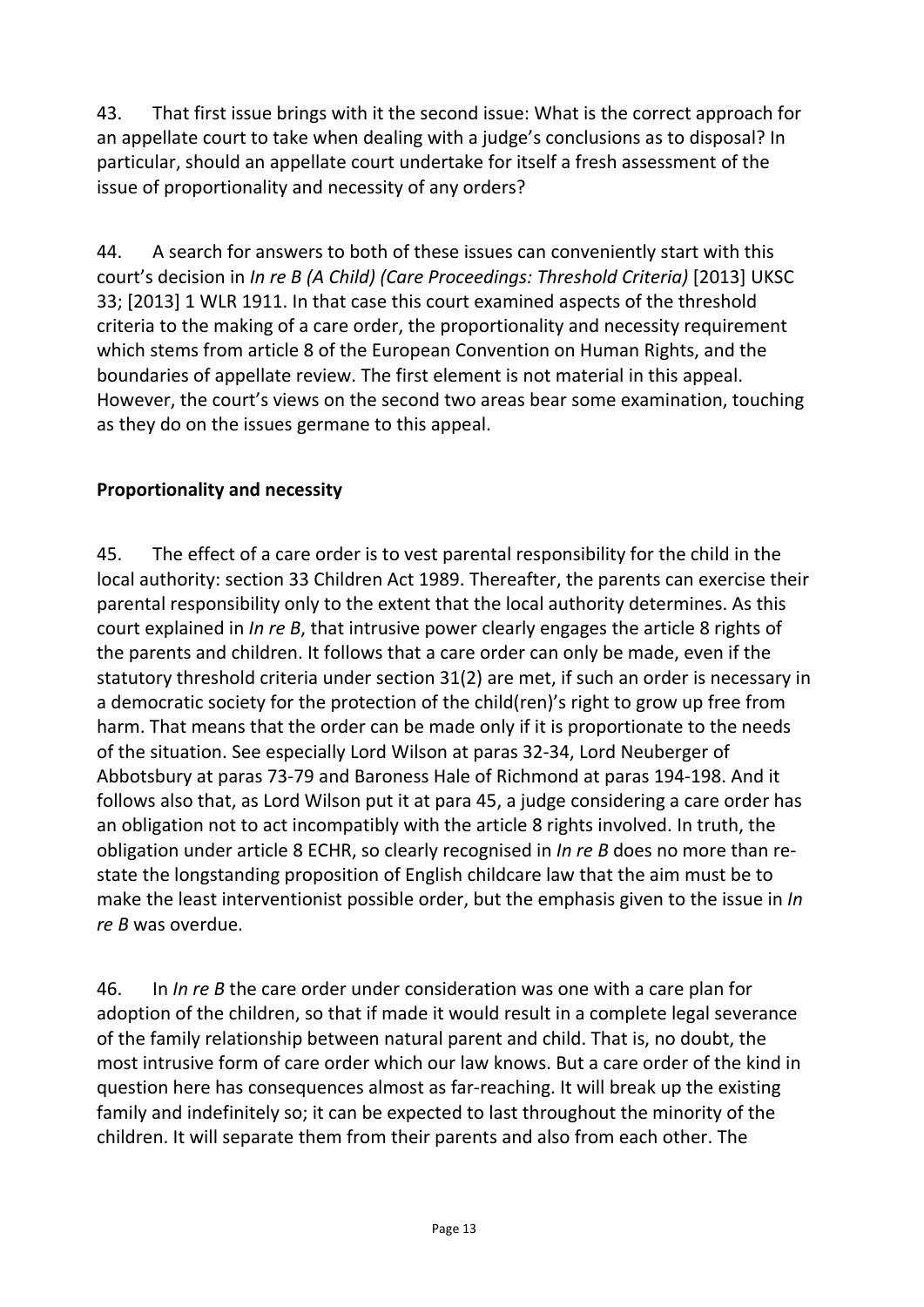principles set out in *In re B* as to necessity and proportionality clearly apply, *mutatis mutandis,* also to this kind of case.

47. All this has been common ground between all the parties in this appeal. Common ground also has been the acknowledgement of the very valuable guidance which has been given since *In re B* by several highly experienced family judges who have addressed what is involved in the third or disposal stage of consideration of a care order and how a judge goes about ensuring that the obligation to intervene only when necessary and proportionate is discharged. The repeated concerns of, *inter alia*, Sir James Munby P, Sir Andrew McFarlane P and Lady Black are well set out in the former's judgment in *In re B-S (Children) (Adoption Order: Leave to Oppose)* [2013] EWCA Civ 1146; [2014] 1 WLR 563. The precise context of that case was a parent's application for leave to oppose adoption despite the previous making of a care and placement order, but observations about the approach to decisions on necessity and proportionality are of general application. They were most conveniently summarised at para 44, adopting a passage derived from the judgment of McFarlane LJ (as he then was) in *In re G (A Child) (Care Proceedings: Welfare Evaluation)* [2013] EWCA Civ 965; [2013] 3 FCR 293:

> "The judicial task is to evaluate all the options, undertaking a global, holistic and … multi-faceted evaluation of the child's welfare which takes into account all the negatives and the positives, all the pros and cons, of each option …

> > 'What is required is a balancing exercise in which each option is evaluated to the degree of detail necessary to analyse and weigh its own internal positives and negatives and each option is then compared, side by side, against the competing option or options.'"

This is now rightly the accepted standard for the manner in which a contemplated child protection order must be tested against the requirement that it be necessary and proportionate.

#### **The approach on appeal**

48. The very clear decision in *In re B*, albeit by majority, is that the existence of the requirement of necessity and proportionality does not alter the near-universal rule that appeals in England and Wales proceed by way of review rather than by way of re-hearing. It follows that it is not incumbent upon an appellate court to undertake a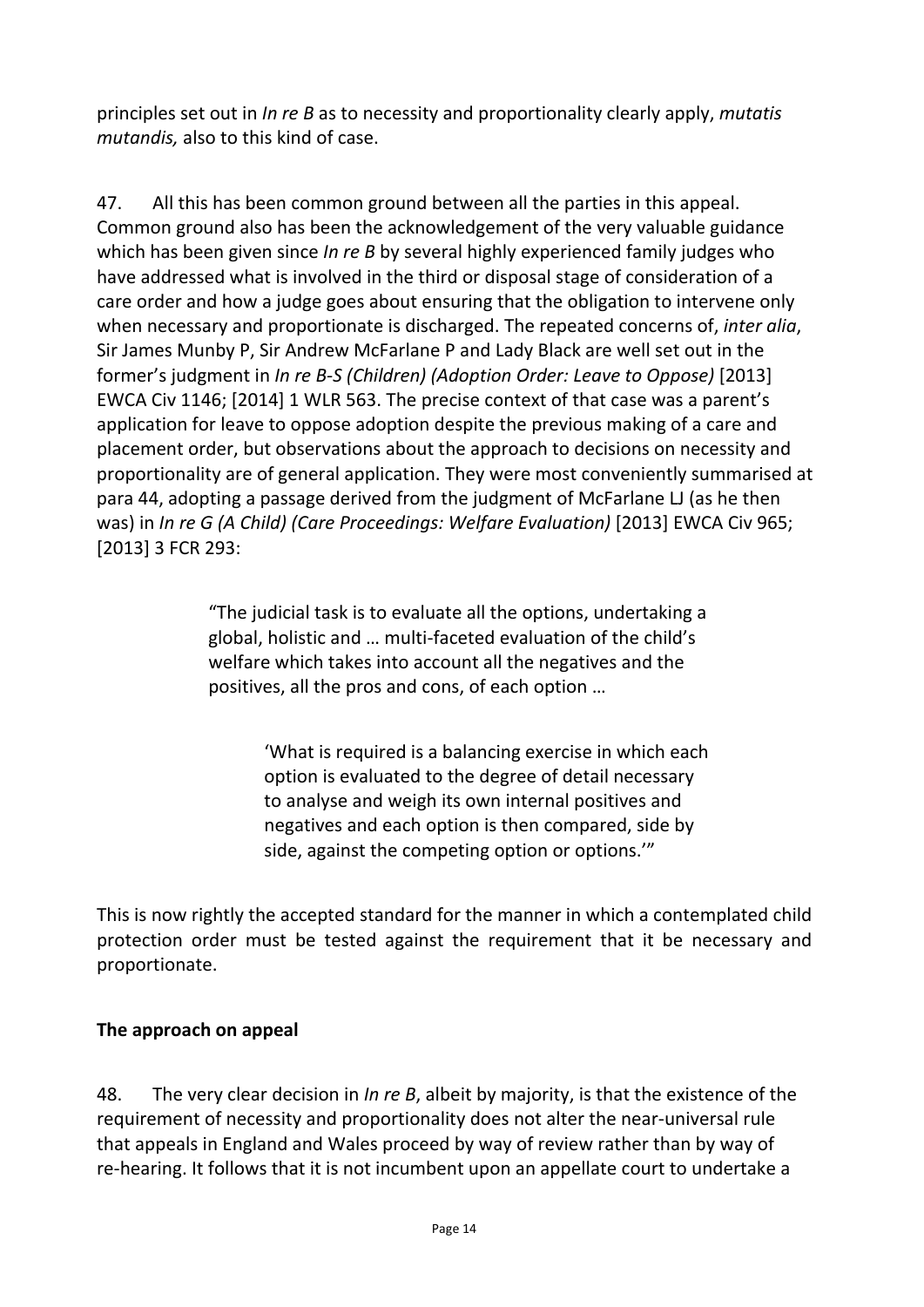fresh evaluation for itself of the question of necessity and proportionality. For the reasons clearly stated by, in particular, Lord Neuberger at paras 83-90, such is contrary to principle, as well as undesirable in practice. In particular, if each appellate court were to undertake such a fresh evaluation, it would expose the parties, and the children, to the risk of successive investigations of the same issue, certainly two, and in some cases three or even four times. It would also mean that the appellate court was expected to undertake a task for which it is unsuited, having not heard the evidence or seen the parties for itself. A decision on paper is no substitute for the decision of a judge who has, as Lord Wilson felicitously put it at para 42, had the advantage of a face-to-face, bench-to-witness-box acquaintanceship with those who are under consideration as carers of the child(ren).

49. In a case where the judge has adopted the correct approach to the issue of necessity and proportionality, the appellate court's function is accordingly, as explained in *In re B*, to review his findings, and to intervene only if it takes the view that he was wrong. In conducting that review, an appellate court will have clearly in mind the advantages that the judge has over any subsequent court - see Lord Wilson in *In re B* at para 41 and the earlier decision of the House of Lords in *Piglowska v Piglowski* [1999] UKHL 27; [1999] 1 WLR 1360.

50. In *In re B* Lord Neuberger, at para 93, essayed a further dissection of the process of deciding whether a judge's decision was wrong. He cautiously prefaced his suggested breakdown of the possible states of mind of an appellate judge with the observation that there was danger in over-analysis. With hindsight, that was a prophetic observation, as this court held in the subsequent case of *R (R) v Chief Constable of Greater Manchester Police* [2018] UKSC 47; [2018] 1 WLR 4079. Lord Carnwath, giving the judgment of the court, said this at para 63:

> "With hindsight, and with great respect, I think Lord Neuberger's warning about the danger of over-analysis was well made. The passage risks adding an unnecessary layer of complication. Further, it seems to focus too much attention on the subjective view of the appellate judges and their degrees of certainty or doubt, rather than on an objective view of the nature and materiality of any perceived error in the reasoning of the trial judge."

51. On this appeal the real issue is not whether the appellate court is satisfied that the judge reached a conclusion which was wrong. The question is rather concerned with the adequacy of the judge's process of reasoning in reaching his conclusion. This appeal asks the question whether the judge did go through the rigorous process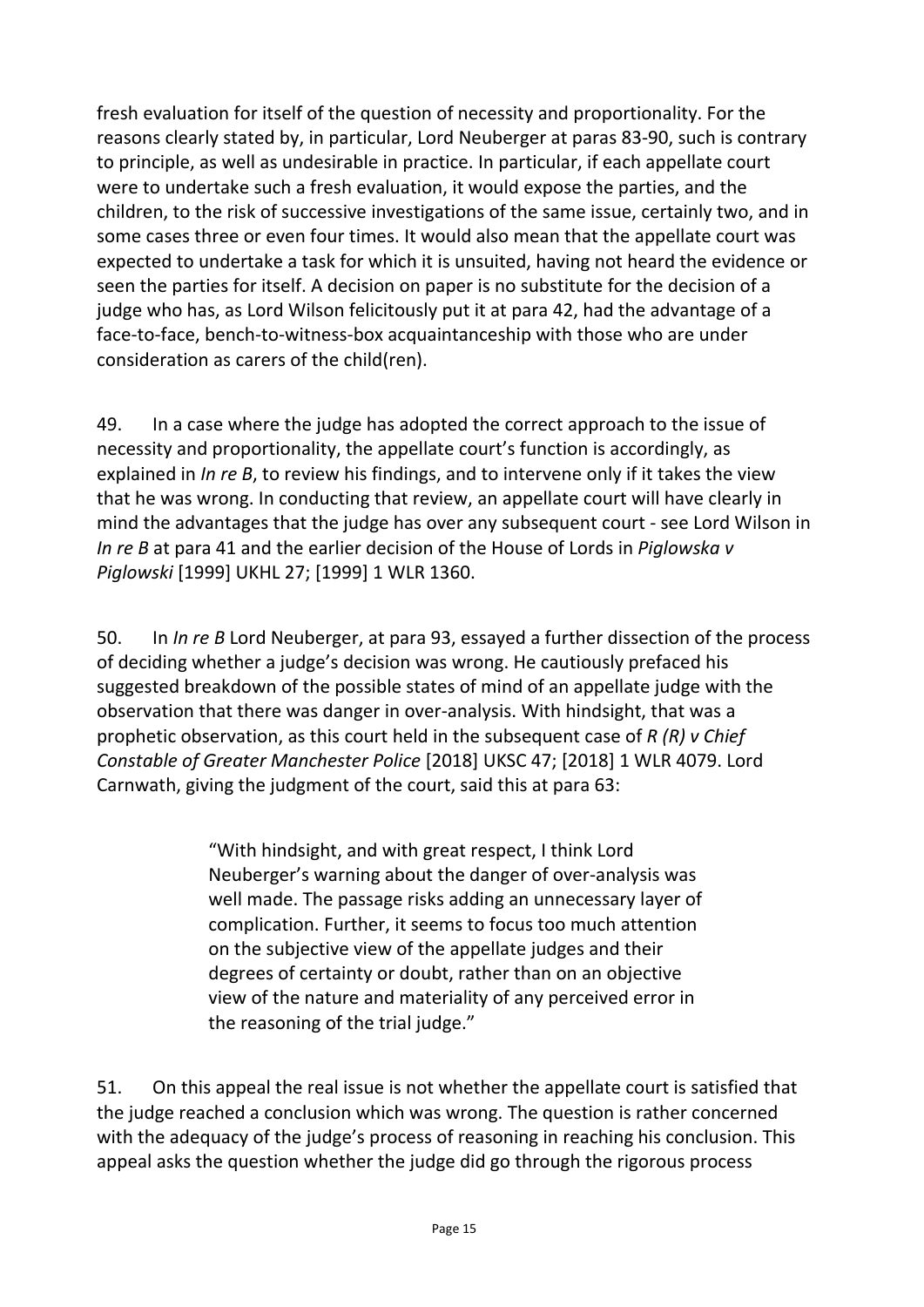described at para 47 above or whether he proceeded too directly from his finding that the threshold criteria were met to the conclusion that it followed that a care order ought to be made. If, on appeal, it is found that a judge has unduly telescoped the process, and has not made the side-by-side analysis of the pros and cons of each alternative to a care order, then the likely conclusion is that his decision is, for that reason, flawed and ought to be set aside.

#### **This case**

52. All parties agreed that the four elements of question 1(a)-(d), set out in para 3 above, were valid questions which required to be considered upon a care order application. It is necessary as a matter of law for the court when asked to decide whether to make a care order to consider: (a) the nature and likelihood of risk of harm arising; and (b) the consequence of harm, if suffered.

53. These two elements of question 1 comprised in (a) and (b) interlink and are an inevitable consequence of a holistic evaluation in a case of this nature and specifically flow from consideration of the welfare checklist which highlights harm in point (e).

54. The next element contained in question 1(c) poses the question whether the court must consider the possible reduction or mitigation of the risk which pertains and the welfare advantages and disadvantages of imposing an order. Again, it is clear that this question should be asked when a court is considering whether to make a care order. That is because a court must look to determine whether any order is necessary by virtue of the Act: section 1(5), and whether or not the most interventionist order is necessary: article 8(2) of the Convention.

55. In addition, point (g) of the welfare checklist specifically refers to the range of powers available to the court under the Act. Consideration of the range of orders obviously includes the ability of the court to consider in a care order case a supervision order or other orders and options.

56. Therefore, this court has no hesitation in concluding that the above questions posed by this court and set out in para 3 are required to be answered in discharge of the obligations imposed under the Children Act itself and by virtue of the Human Rights Act which in tandem with the domestic legislation, requires a court to consider the proportionality of any intervention in the light of the harm that may arise. In this case it was quite right to assess the harm as sexual harm and risk. It was also quite right to attribute the failure to protect from that harm both to a third party and the parental unit. There is no valid argument against the judge's ruling in relation to this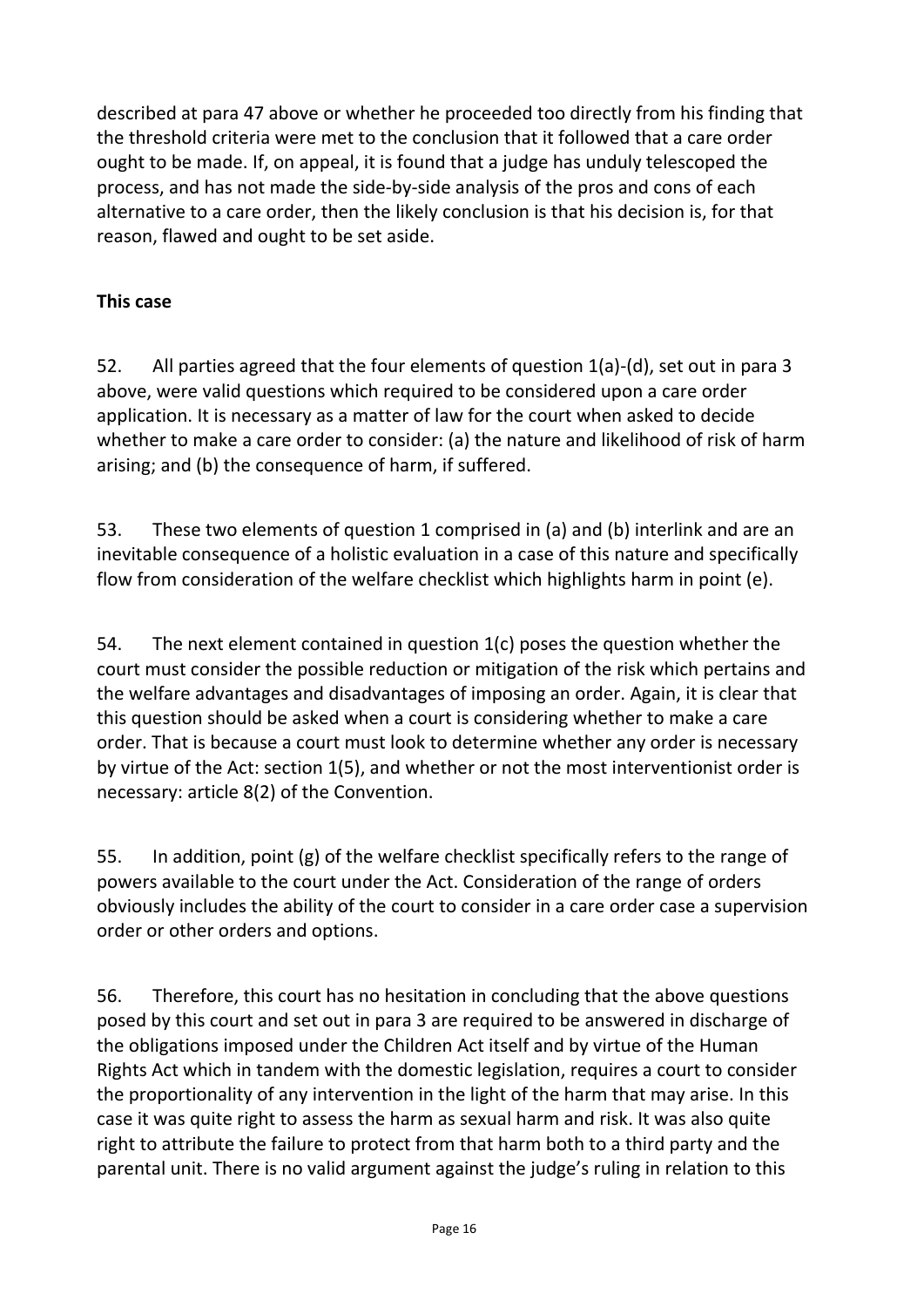particularly given that he had the benefit of hearing substantial evidence including expert evidence and in light of his knowledge and experience of the case. This case does involve serious episodes of repeat patterns of sexual abuse and a lack of appreciation of sexual harm which the judge was correct to articulate.

57. The appeals boil down to how the judge assessed mitigations and options. The judge was required to look at both. The local authority has rightly referred to the comprehensive papers which set out the various options filed on behalf of social services, in particular, by the main social worker. However, on close inspection the paragraphs previously referred to simply set out the options and there is in fact no analysis of the competing options and the issue of mitigation.

58. Of particular significance is the fact that the judge did not mention the efficacy of the injunction against F2 and also the non-molestation order made against A. It is quite right to say that a judge does not have to recite each and every piece of evidence in a case. However, a judge does have to refer to the core elements of a case in order to reach a conclusion which is understandable and accords with the law.

59. Unfortunately, whilst the judge deals with the welfare checklist from (a)-(f) he does not specifically deal with (g) which is the range of options. Also, he does not fully recognise the impact of the section 31A plan for permanence in relation to each child. Unfortunately, paras 142-145 of the judgment cannot cure the problem as these paragraphs simply raise the issues rather than analyse them.

60. The judge's treatment of the facts and the evidence was thorough. He undoubtedly directed himself that his orders were required to be proportionate. However that is not the end of the matter. The difficulty is that one looks in vain for the critical side-by-side analysis of the available options by way of disposal, and for the evaluative, holistic assessment which the law requires of a judge at this stage. Whilst the judge has identified the risk of sexual harm as satisfying the threshold criteria for intervention, there is no evaluation of the *extent* of the risk of significant harm by way of sexual harm, nor of any available means by which the risk might be reduced for each child. Nor is there any comparison of the harm which might befall the children if left at home with the harm which would be occasioned to them if removed, and separated not only from the parents but from each other.

61. It follows that the decision was insufficiently founded on the necessary analysis and comparative weighing of the options. In the absence of the evaluative analysis which is required this appellate court cannot determine whether the orders made were proportionate and necessary. That being so, it was premature to ask, as Lewison LJ did, whether the order was one which he could say was right or wrong.